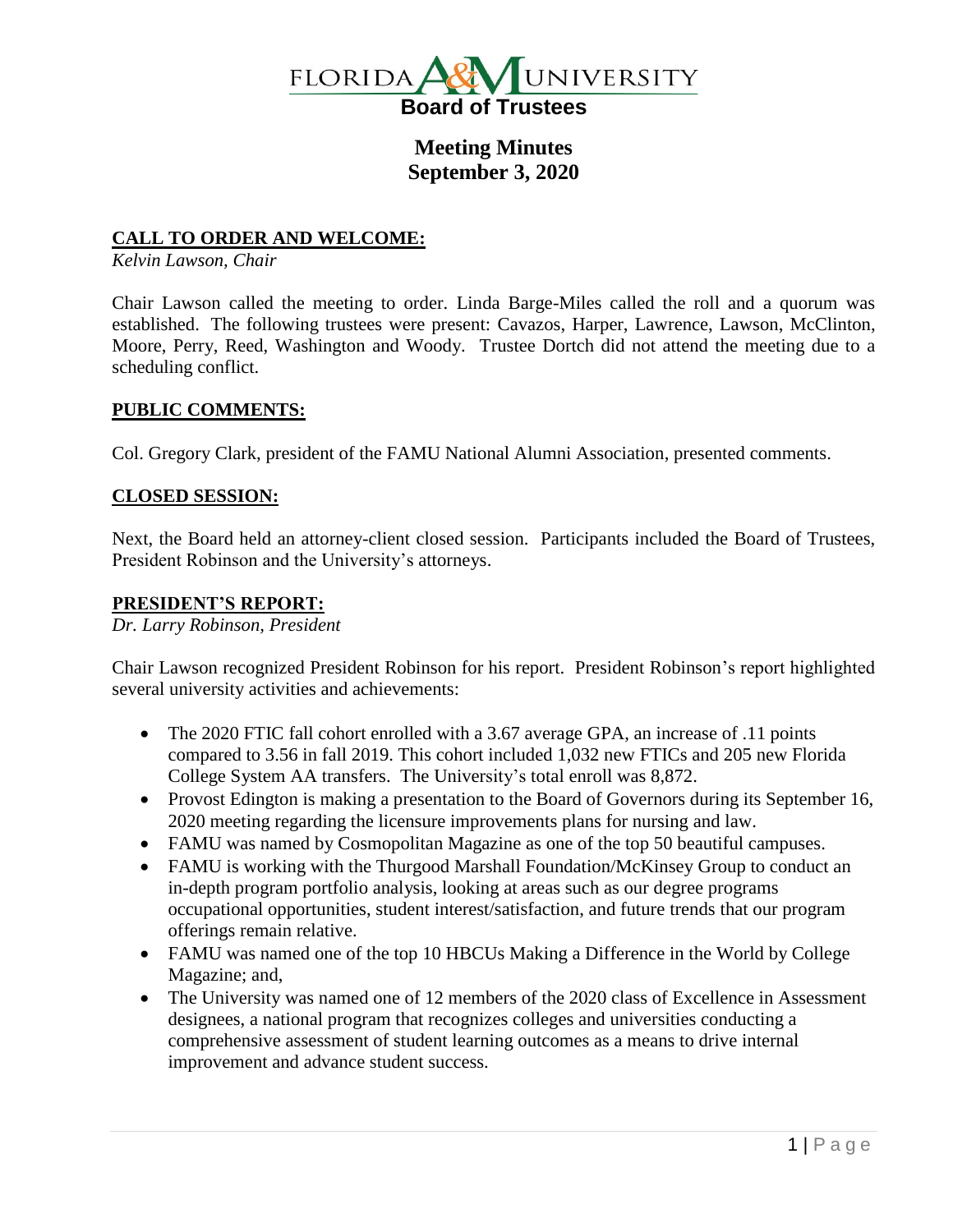

- Dr. Weatherford, his team, and faculty increased the University's research productivity with over \$52M in new research funding in 2019-20. The University also had eight patents issued by the United States Patents Office.
- The University continues its efforts in the Reopening/Campus Re-Engagement. Significant investments and enhancements have been made to ensure that a safe and socially distanced environment is created.
- The University continues to invest resources to support strategic priorities in the areas of student success, academic program support, security and technology upgrades and institutional operational support and will invest over \$13.3M in 2020-21.
- The softball field is receiving a major upgrade, with a new state-of-the-art playing surface. The Amphitheater is scheduled for occupancy in October; the Dining Hub in November facilities, and the CASS building in December.
- FAMU faculty member Dr. Eunsook Lee, public health professor in the College of Pharmacy, Pharmaceutical Sciences, Institute of Public Health was awarded a five-year, \$2.4M, R01 Federal Grant from the National Institute of Environmental Health Sciences to research Parkinson disease;

## **RE-OPENING PLAN:**

Next, Rica Calhoun shared an update regarding the status of the Re-opening Plan. She indicated that the plan was in the implementation phase and it is being followed by the university community.

## **PRESIDENT'S COMPENSATION:**

Chair Lawson offered a motion to table the discussion regarding President Robinson's compensation until January 2021. Trustee Perry seconded the motion and it passed unanimously.

## **HBCU CAPITAL FINANCING MODIFICATION RESOLUTION:**

Vice President Alan Robertson asked the Board to consider a resolution regarding the deferral of the University's payments for the HBCU Capital Financing. A special provision was included in the CARES Act, that provided for the deferral. Trustee Perry moved approval of the measure. The motion was seconded by Trustee Cavazos and the motion carried, unanimously.

## **ANNUAL EQUITY REPORT:**

Mrs. Carrie Gavin was recognized to provide the annual equity report. Each year the University is required to submit an equity report to the Board of Governors. Prior to that submission, it must be approved by the Board of Trustees.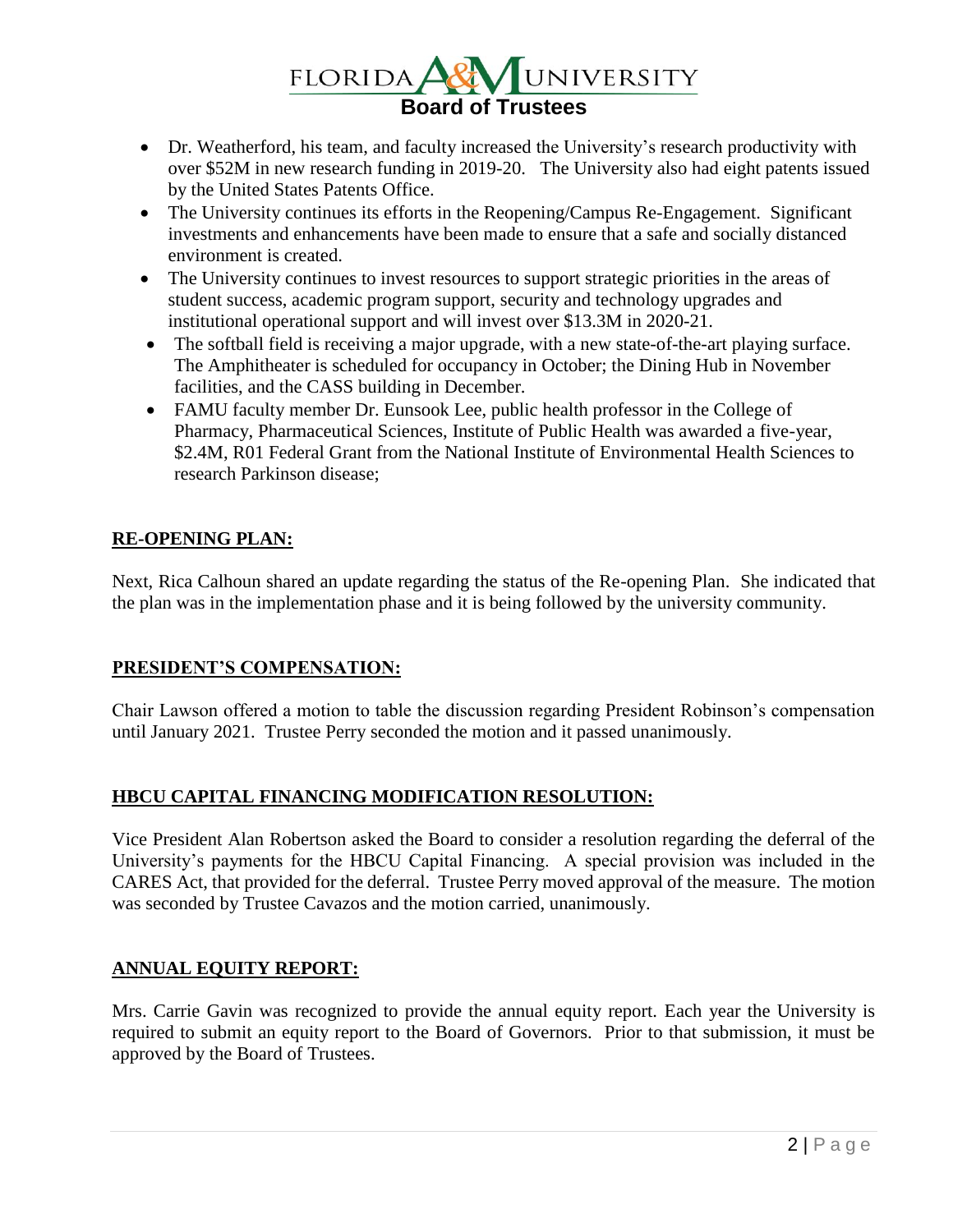

Trustee Woody moved approval and Trustee Reed seconded the motion. The motion was approved with no opposition. Highlights from the report are provided below:

- Full Time Florida Community College transfers increased from 684 to 716 between Fall 2018 and Fall 2019
- Bachelor's Degrees awarded increased from 1258 to 1444 between academic years 2017- 2018 and 2018-2019
- Master's Degrees awarded increased from 303 to 311 between academic years 2017-2018 and 2018-2019

## **STUDENT GOVERNMENT ASSOCIATION (SGA) REPORT:**

Trustee/Student Government Association (SGA) president Xavier McClinton updated the Board on the SGA. He shared that the SGA instituted a voter engagement and education program this fall. The SGA is also looking to improve their communications through an SGA newsletter, an enhanced website and a television show. Trustee McClinton ended his presentation with a note that SGA elections will occur on September 14, 2020.

## **FACULTY SENATE REPORT:**

Chair Lawson recognized Trustee Cavazos for the Faculty Senate report. Trustee Cavazos informed that Board that during the summer, the FAMU faculty received their certification for on-line teaching. She stated that faculty and students from the Institute of Public Health continue to help with the University's COVID-19 testing site. Faculty members were also involved with the creation of the University's re-opening plan. Trustee Cavazos shared that the Faculty Senate is beginning its review and revision of the Faculty Senate Constitution and By-Laws and the Faculty Handbook.

## **STANDING COMMITTEE REPORTS:**

### **Academic and Student Affairs**

*Trustee Nicole Washington, Chair*

Trustee Washington reported that the Committee recommended approval of tenure upon appointment for Deidrè Keller and licensure passage rate improvement plans for law, nursing, physical therapy and pharmacy. The Committee also heard updates on admissions, enrollment and fall instruction.

### **Audit and Compliance**

*Trustee Craig Reed, Chair*

Chair Lawson recognized Trustee Reed for the Audit and Compliance Committee report.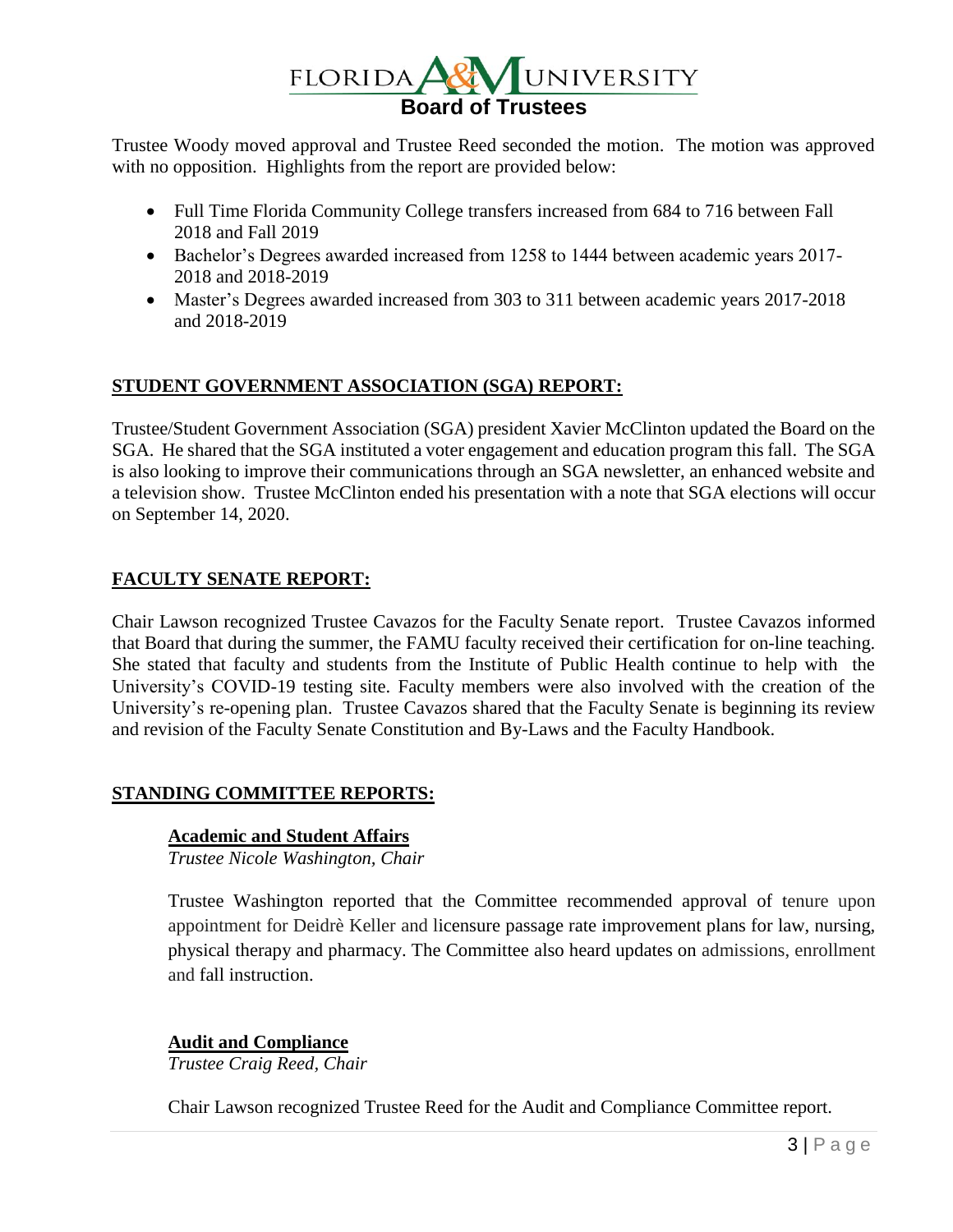

He reported that the Chief Compliance and Ethics Officer Rica Calhoun presented the Office of Compliance and Ethics annual report. VP Maleszewski and Director of Audit Deidre Melton presented several informational items and office updates.

### **Budget, Finance and Facilities**

*Trustee Kimberly Moore, Chair*

Trustee Moore reported that the carry-forward budget, was recommended for approval by the committee. The approval included approval of the Fixed Capital Outlay budget.

She also shared that the Committee recommended approval of the housing loan deferral. Vice President Robertson reviewed the details of the HBCU housing loan deferral with the Committee. The 18-month deferment will temporary postponement of principal and interest payments and is through the HBCU Capital Financing Program.

The Committee heard presentations on the University's financial status, COVID-19 Expenditures to Date, the inclusion of minorities and women owned business. The Committee also heard a brief update regarding the opening of the 700- bed residence hall and on the Duke Energy / Brooksville project. Dr. Wilder provided an update on Housing Facilities.

#### **Direct Support Organizations**

*Trustee David Lawrence*

Trustee Lawrence shared that following updates regarding the University's Direct Support organizations:

- The FAMU Foundation Investment Portfolio balance at June 30, 2020, is over
- \$123.5M, and the Endowment balance at June 30, 2020, is over \$95M.

• The Annual National Alumni Convention planned for November of 2020 in Orlando has been cancelled due to the pandemic; a Founder's Day Fundraising Campaign will be launched on October 3, 2020; and an Alumni Virtual Town Hall Meeting was held regarding the Rattler Reopening.

• The FAMU Rattler Boosters initiated a fundraising goal of \$159K to replace the roof on the Galimore-Powell Field House. It also rolled out two new Rattler Boosters Membership levels and will be rescheduling the Virtual All Sports Kick-Off Fundraising event.

Trustee Lawrence stated that President Larry Robinson and Industry Cluster Chair, Cheryl Harris, will be hosting a virtual symposium featuring the Chairman of the Microsoft Board, John Thompson, on September 23 at 4 p.m.

The Committee heard a presentation by Tom Zydel, Senior Strategic Leader with EAB. EAB is University Advancement's alumni and friends fundraising partner.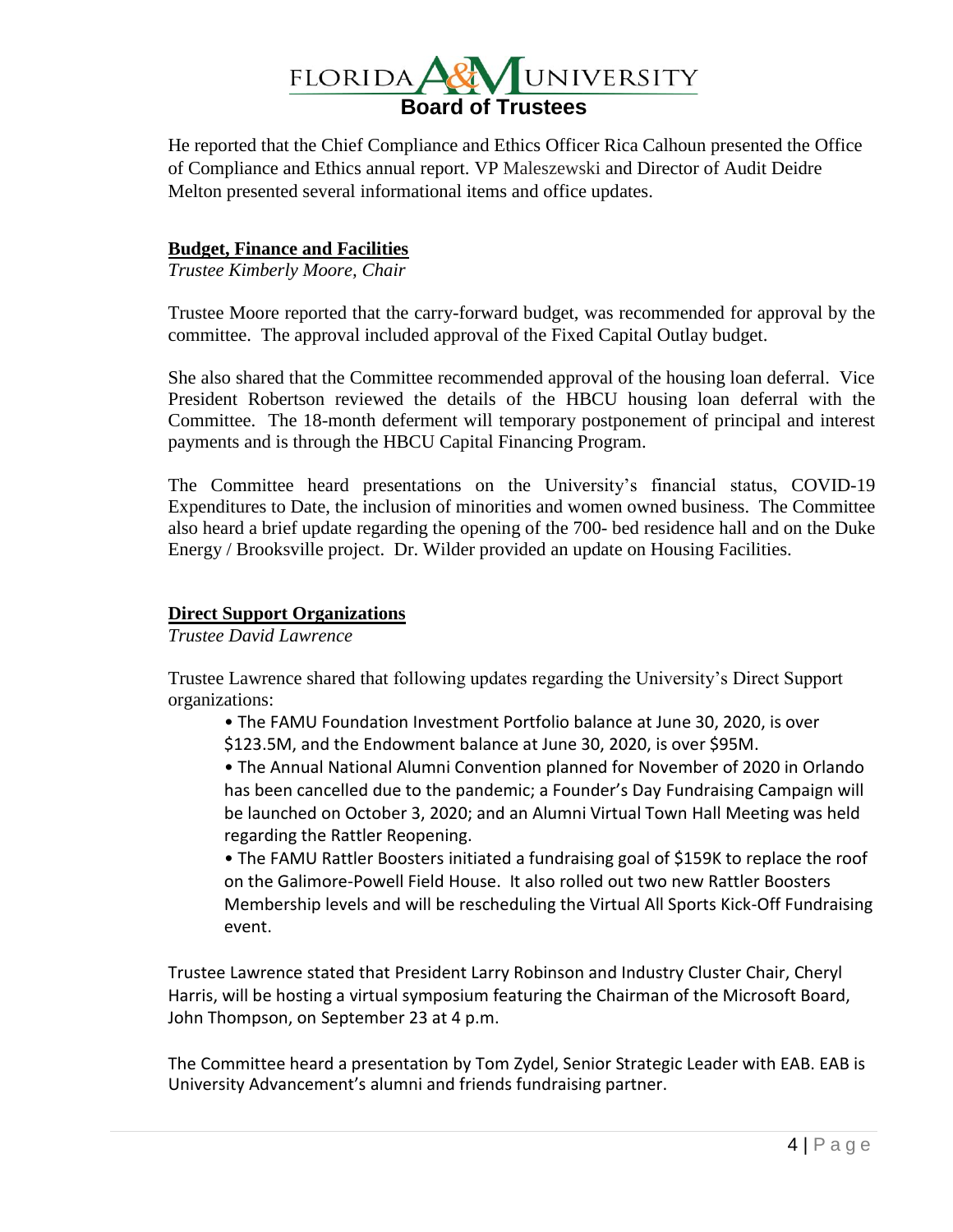

#### **Governance**

*Trustee Belvin Perry*

Trustee Perry reported that the Committee heard a presentation from General Counsel Denise Wallace and recommended approval of FAMU Regulation 1.022, Sex Discrimination and Sexual Misconduct Prohibition, Formal Hearing Process, in accordance with the Board of Governors Regulations Adoption Procedure.

### **Special Committee on Athletics**

*Kelvin Lawson, Chair*

Chair Lawson shared that the Athletic Department was making strides. VP Gosha shared that the Department is reducing its budget by 40%, which was necessary because of the cancellation of fall football. He also provided updates on a proposed MEAC -spring season and highlighted enhancements to the sports facilities.

#### **Special Committee on the College of Law**

*Trustee Belvin Perry, Chair*

Trustee Perry shared that Provost Edington addressed the Committee and reported that a program improvement plan was being finalized for the College. The Board of Governors required the submission of the plan.

Dean Keller provided updates on perceptions and Insights after first 60 days; strategies to improve bar passage rates; student demographic data; employment data, externships, student evaluations of faculty and the external consultant.

Trustee Perry stated that the committee agreed to hold more regular meetings.

#### **CONSENT AGENDA:**

Chair Lawson reviewed the Consent Agenda. Trustee Moore moved approval of the Consent Agenda. The motion was seconded by Trustee Cavazos and the motion carried, without opposition.

The consent agenda included the following items:

#### **Board of Trustees (BT)**

- BT1 June 4, 2020 Minutes
- BT2 August 6, 2020 Minutes
- BT3 August 14, 2020 Minutes